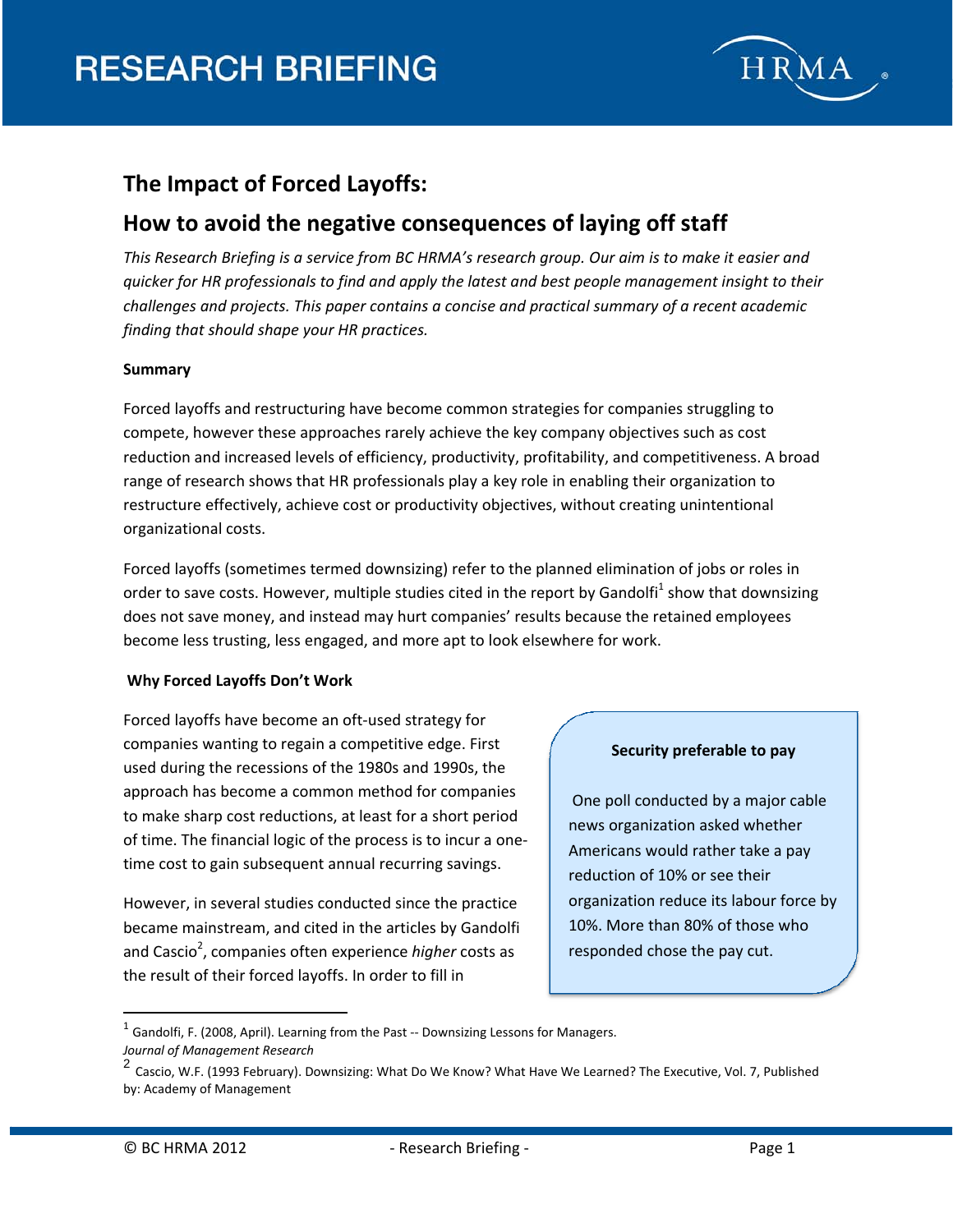knowledge gaps left by staff reductions, many companies hire consultants at higher rates than their former employees' salaries. And those companies resort to contracting the same employees who were recently let go, but at much higher hourly rates.

When companies look only at the balance sheet, they ignore the organizational costs of cutting so many staff. Without certain key long term employees, some companies are simply unable to replace lost understanding about the organization, its customers, and processes. This leads to lost revenue, poor productivity and sub par results.

The stock market may respond positively to companies that announce extensive restructurings, and may briefly lift the company's share price. But in the long term, the majority of companies that have instituted forced layoffs did not realize improved financial performance either on the balance sheet or on the stock exchange.

One of the reasons forced layoffs fail to create a more efficient organization is because the layoffs are often targeted at job cuts where greater emphasis is given to reducing numbers and eliminating a specific job description instead of considering the individual employee. When forced layoffs fail to consider the individual and their links to the organization– obtained through their years of experience, rapport with certain customers or other department members and their intelligence about the organization – the layoffs may unintentionally cause reductions in productivity.

There are three types of people affected by forced layoffs: victims, survivors and executors.

**1. Survivors** who retain their jobs after a round of forced layoffs suffer increased stress, absenteeism and distrust, while their work quality and productivity decrease. Survivors also feel guilty for still having their jobs and are often depressed, angry and fearful. Decreased loyalty to the organization ensues because survivors experience increased workloads, or a mis‐fit resulting from corporate re‐organization that fails to account for employee talents. They feel disempowered and begin looking elsewhere for work.

**2. Victims** of forced layoffs lose their livelihoods, and are prone to stress because of the sudden change in their financial lives and the uncertainty about their future work prospects. Laid off employees can also face health, marital and family problems as well as depression, anxiety and isolation.

**3.** While there has been little research into the long term effects of being the **executor** who implements the forced layoffs, some evidence suggests that the responsibility for carrying out the layoffs is emotionally distressing and difficult professionally.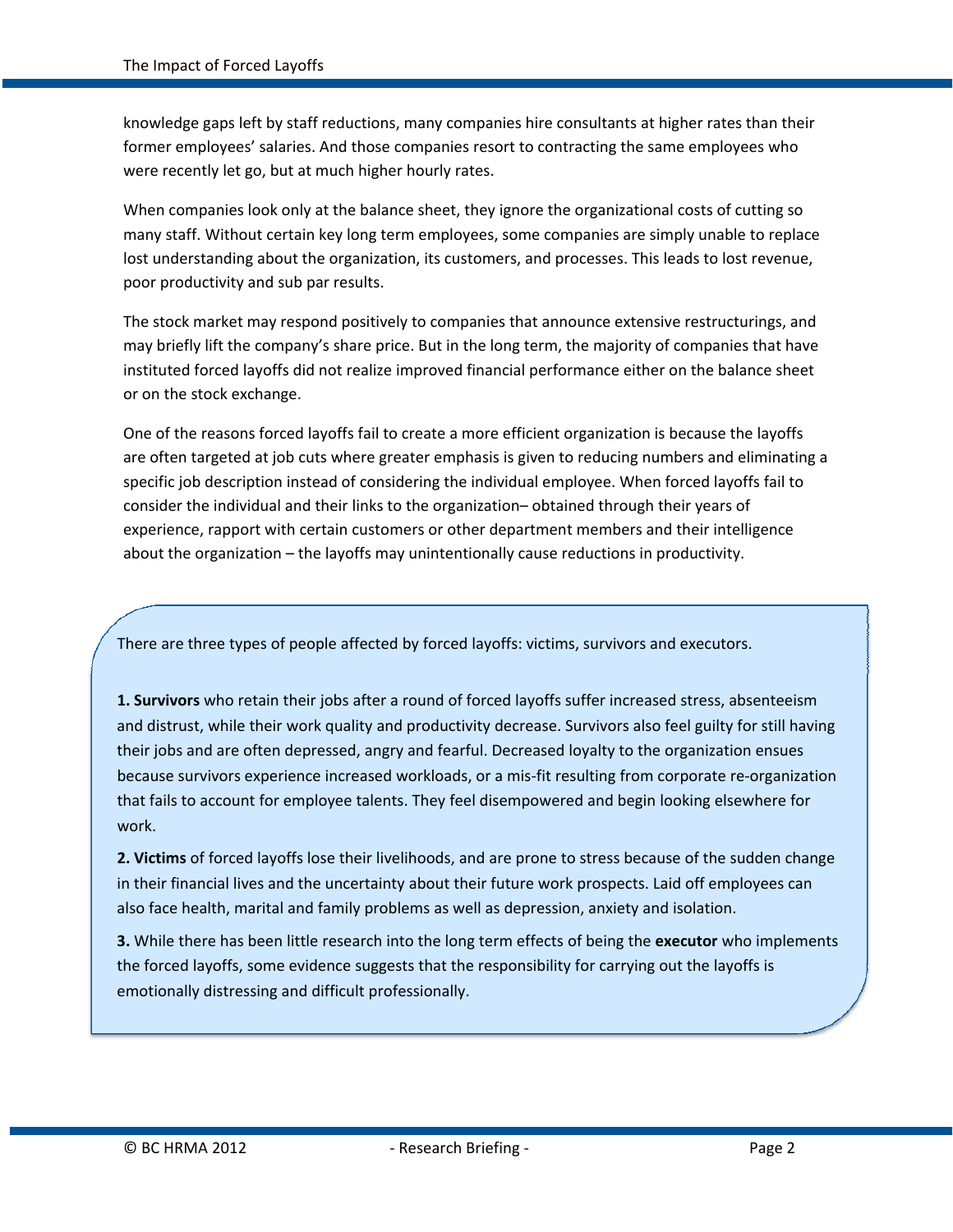### **Alternatives to layoffs**

Other strategies can help businesses control costs more effectively, increase productivity and boost profitability. Employing a consultative process that includes every employee and the full support of every level of the organization from the C-level on down, some organizations have invoked acrossthe‐board salary reductions. Other measures such as voluntary layoffs, a reduced work week, and unpaid leave or vacation time have been effective in cost savings. According to research cited by Cascio<sup>ibid</sup>, organizations can plan better and make more effective choices when they include the following six principles as they weigh the benefits of implementing a strategy of forced layoffs:

1. Ensure that the layoffs are implemented after careful consideration of the roles slated for elimination and the employees in those roles. Human Resources professionals are the source of this information, and their insight into the way that roles and people function will provide key insight into any re‐structuring decisions.

2. Clearly identify both short‐term strategies such as reduced hours, unpaid leaves, sabbaticals and long-term strategies including organizational redesign during a drive to reduce overall staff costs.

3. Pay equal attention to the employees who are going to lose their jobs and those who remain. For those who are leaving, provide fair severance, offer opportunities for re‐training, and outplacement resources. For the remaining employees, provide multiple two-way communication channels (especially face‐to‐face) between leadership and employees to give them many opportunities to share their concerns, ask questions and deepen their understanding of the business realities. Make sure those who remain are aware of the support and resources provided by the company to those who were laid off. This makes a significant difference to future staff productivity and mitigates the increase in voluntary turnover that follows every forced lay off.

4. There may be ways to target cost savings that are not related to staff costs. Engaging employees through supplying accurate data can be effective in identifying redundancies, excess costs and inefficiencies.

5. When looking to reorganize it is important to focus on creating efficiencies by geography or within specific product lines. Making an across the board cut is not an effective way to cut costs and will do even more damage to the organization's ability to compete.

#### **Principles for success**

Companies can successfully complete a restructuring that helps their bottom line when they focus on their employees and adhere to the six cited principles.

For example, one negotiated settlement between United Rubber Worker and Uniroyal Goodrich Tire saw the workers concede a pay cut, vacation time, fewer holidays and work‐ rule changes in return for job security during the life of the contract.